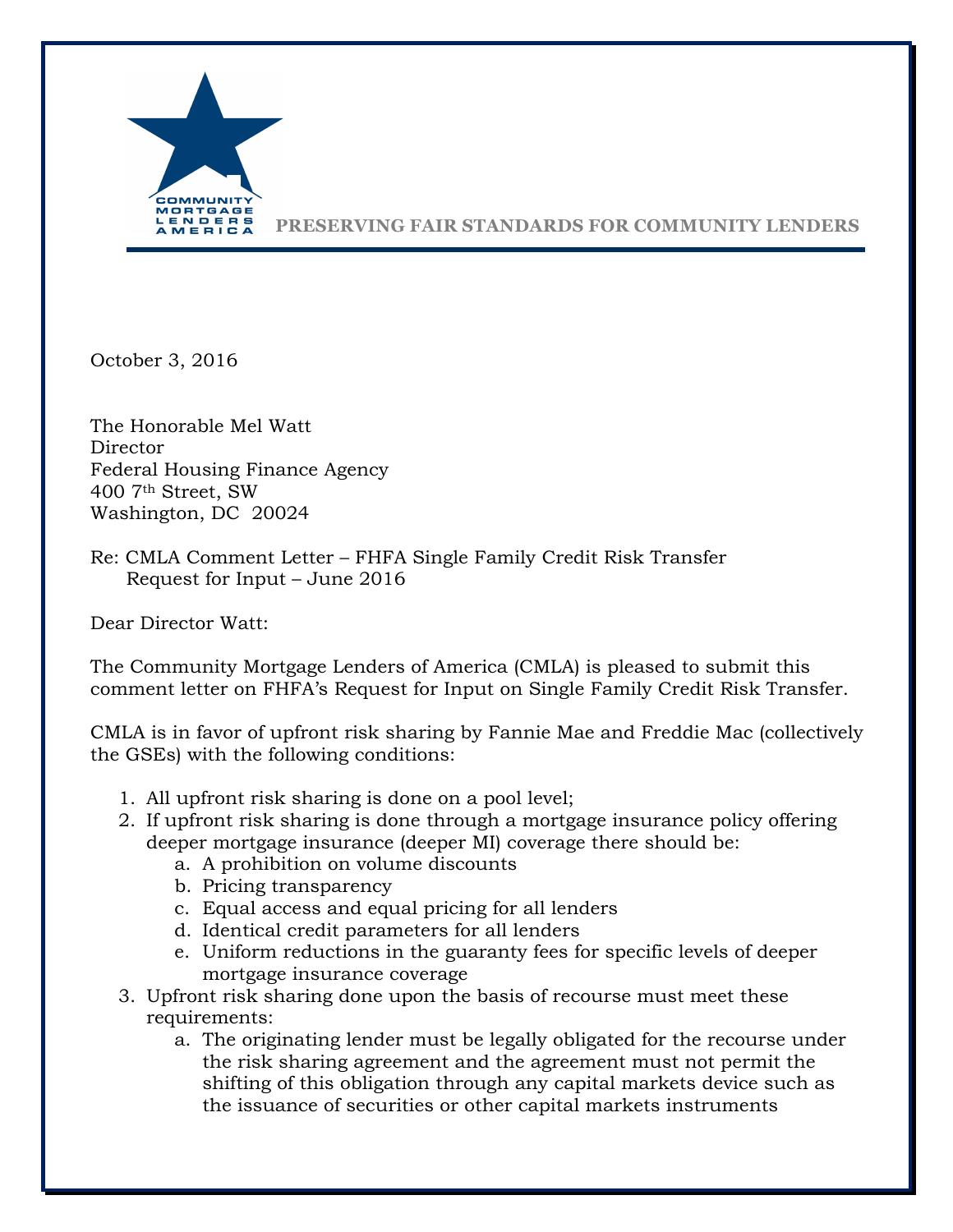- b. All such risk sharing should be fully collateralized by the posting of liquid, highly safe securities such as U.S. Treasuries or equivalent securities
- c. Equal access and equal pricing for all lenders must be mandated under this form of risk sharing
- d. Uniform reductions in the guaranty fees for specific levels of recourse
- 4. There should be a strict prohibition against Fannie and Freddie discriminating in any way, be it pricing, access or participation, against a lender that does not participate in upfront risk sharing.

## **Primary Objective of Risk Sharing**

As we all learned in the experiences of the 2008 Financial Crisis, the GSE business model, while offering a number of advantages to the U.S. mortgage market, contains one large disadvantage – a concentration of mortgage market credit risk that can create devastating financial losses when widespread job losses create a large number of mortgage defaults, which in turn drive significant losses in home values.

Risk sharing is a way to deal with this drawback in the GSE business model, while offering a way to retain the advantages. However risk sharing must be done in a cost-effective manner, so that the GSEs are receiving good value for the income they forego, or costs they must pay, for the risk sharing. Additionally the risk sharing that is done must truly shift the risk of loss away from the GSEs and onto the risk sharing partners under a wide variety of loss scenarios and cannot be confined to once in a lifetime economic catastrophes for there to be any meaningful risk sharing.

The real estate market is highly cyclical. Economic downturns that are of a lengthier duration, or of greater severity, create job losses, which in turn drive mortgage defaults. At a certain point widespread mortgage defaults, coupled with a slow down in sales due to economic uncertainty, depress home values. These two factors determine the amount, and severity, of foreclosure losses. While we cannot necessarily predict with any precision when these downturns will occur, or their length or severity, we know that they will occur and risk sharing must be designed to lessen the financial impact upon the GSEs when they do.

## **Equal Pricing and Equal Access are Paramount Considerations**

We commend the Federal Housing Finance Agency (FHFA) for its outstanding work in reversing the disastrous pricing discrimination policy practiced by Fannie Mae and Freddie Mac in the pre-2009 era. Prior to the crisis Fannie and Freddie routinely extended highly favorable pricing to the large, bank-owned mortgage lenders, by discounting guaranty fees in return for business volume. This policy distorted the mortgage market by disadvantaging small and mid-size communitybased lenders and the consumers they serve. It led to a concentration of lending volume and loan servicing among a handful of large, bank-owned lenders.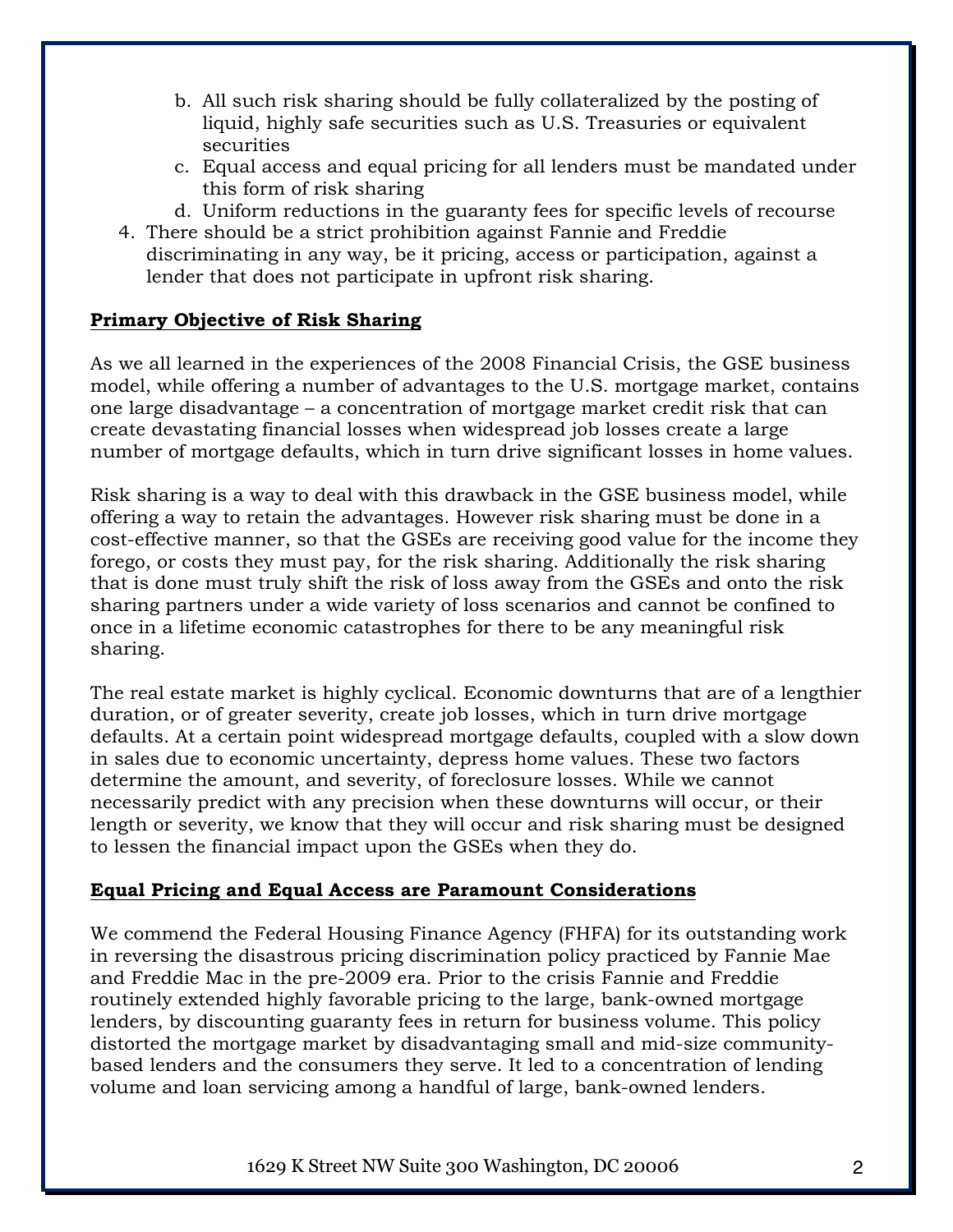In addition it led to a concentration in the issuance of GSE securities, to a small number of securities firms that were affiliates of the same banks that owned the large mortgage lenders that obtained the favorable pricing from the GSEs.

If the 2008 Financial Crisis taught us nothing else, it is that this type of market concentration, into a handful of extremely large, too-big-to-fail (TBTF) firms, is very dangerous, both from an economic and policy standpoint. Such a concentration literally forces regulators and policy makers into a corner during times of extreme financial distress, with the choice of bailing out these TBTF firms or facing a market calamity on the scale of the 1930's Great Depression.

We are very concerned that without strict rules, and stringent oversight by FHFA as conservator and regulator of the GSEs, that upfront risk sharing could be the path for the return to the marketplace of discriminatory pricing in favor of the large lenders, particularly those that are owned by banks with securities affiliates. Our concern on this matter has been fueled by three factors:

- 1. The lack of transparency on the few upfront risk sharing transactions that have been done to date, all of which, we would note, have been done with large lenders with securities affiliates;
- 2. The complete disinterest exhibited by both GSEs in exploring an upfront risk sharing transaction with a well-capitalized, independent, community-based lender.
- 3. Recent reports regarding FHFA's directive to both GSEs that they must charge the minimum guaranty fee to all lenders who sell loans to the GSEs through the swaps channel.

The lack of transparency is especially troubling because we have no way to determine if the upfront risk sharing transactions are being used by the large lenders to regain the pricing advantage they once enjoyed, and used to dominate the marketplace to the disadvantage of small and mid-sized lenders and the consumers they serve.

We can attest to the complete disinterest of the GSEs in exploring upfront risk sharing with small lenders based on the experience of one of our members, who has tried repeatedly to engage in meaningful negotiations on an upfront risk sharing transaction, and has been unable to do so. This is a clear indication to us that absent strong rules and stringent oversight by FHFA, that the GSEs will make upfront risk sharing the exclusive province of the large, bank owned lenders with securities affiliates.

The recent report that FHFA issued a directive to both GSEs mandating that they charge the minimum guaranty fee of 44 bps to all lenders selling loans through the swaps channel was also disturbing to us. The report added to our conviction that the GSEs will revert to their pre-2008 methods of discounts on their guaranty fees to large customers without strict oversight. That tendency, combined with pressure from large customers, and with the overlay of the ability of large customers with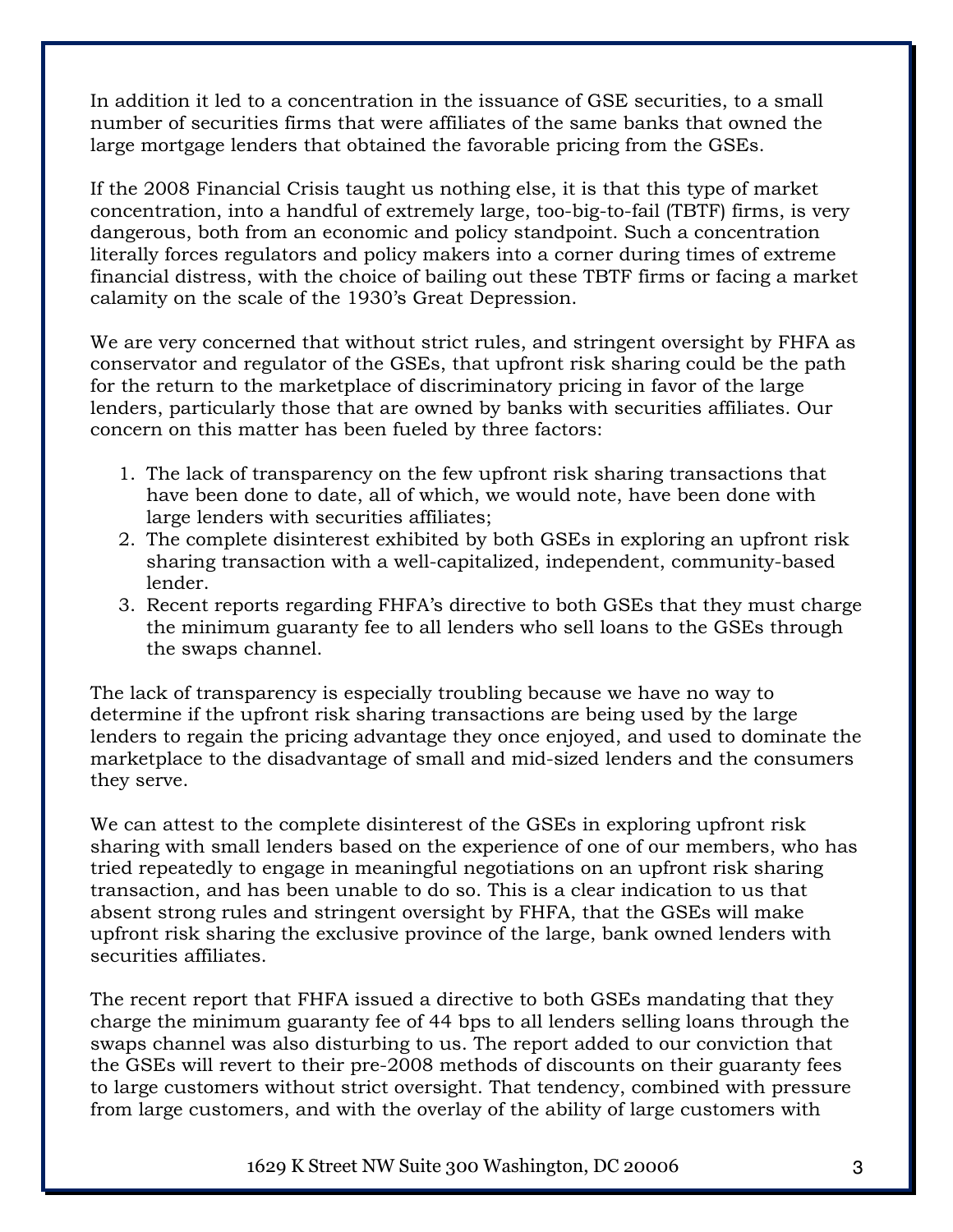securities affiliates to employ financial structuring with securities issuances to shift the risk to third parties, reinforces our conviction that any risk transfer permitted with the use of the recourse provision must be strictly regulated.

## **Policy Considerations – Upfront risk sharing with deeper MI**

The option to participate in upfront risk sharing through the use of deeper MI coverage should appeal to a number of mid-size and small lenders who seek to participate in upfront risk sharing. The conditions outlined above will be absolutely critical to ensure that this form of risk sharing is not utilized by large, bank owned mortgage lenders with securities affiliates to re-assert their dominant, and concentrated, position in the mortgage market place. Discussions with the mortgage insurance industry have assured us that facilitation of re-concentration through their participation in upfront risk sharing is not their intent, and we believe the conditions outlined above will prevent such re-concentration.

We understand that FHFA and the GSEs have concerns regarding a concentration of risk with the MIs as counterparties, a concentration that would be exacerbated by widespread use of deeper MI coverage for upfront risk sharing. Fortunately there is an easy remedy for such concentration of risk.

The remedy would be to require each approved mortgage insurer that seeks to offer deeper MI coverage for upfront risk sharing to re-insure a portion of the additional risk with non-affiliated, third party reinsurers that are not mortgage insurers themselves. Such a requirement would create a dispersion of risk, beyond the mortgage insurance industry, and lessen the valid concerns about a concentration of risk among a limited number of counterparties.

A uniform set of rules and standards for such reinsurance could accomplish two worthwhile goals:

- 1. Mortgage credit risk would be spread to a larger number of counterparties, who themselves have a larger variety of risks that are not correlated to mortgage risk. As the 2008 Financial Crisis taught us, correlated risk can overwhelm the most sophisticated modeling and create significant, unanticipated losses that can far exceed seemingly robust capital standards
- 2. A reinsurance requirement for deeper MI could very well serve to create a more robust market among reinsurers for reinsurance of mortgage credit risk in general, which FHFA and the GSEs may look to as a way to lessen further the concentration of counter-party mortgage credit risk with the MI industry.

There is no substitute for the depth of experience, the broad web of customer relationships and level of service that the MI industry provides to lenders, nor to the key role played by mortgage insurers in facilitating low down payment lending for borrowers whose home finance needs are served with a low down payment mortgage. However the concerns of FHFA and the GSEs about the concentration of counter party risk represented by the MIs can be addressed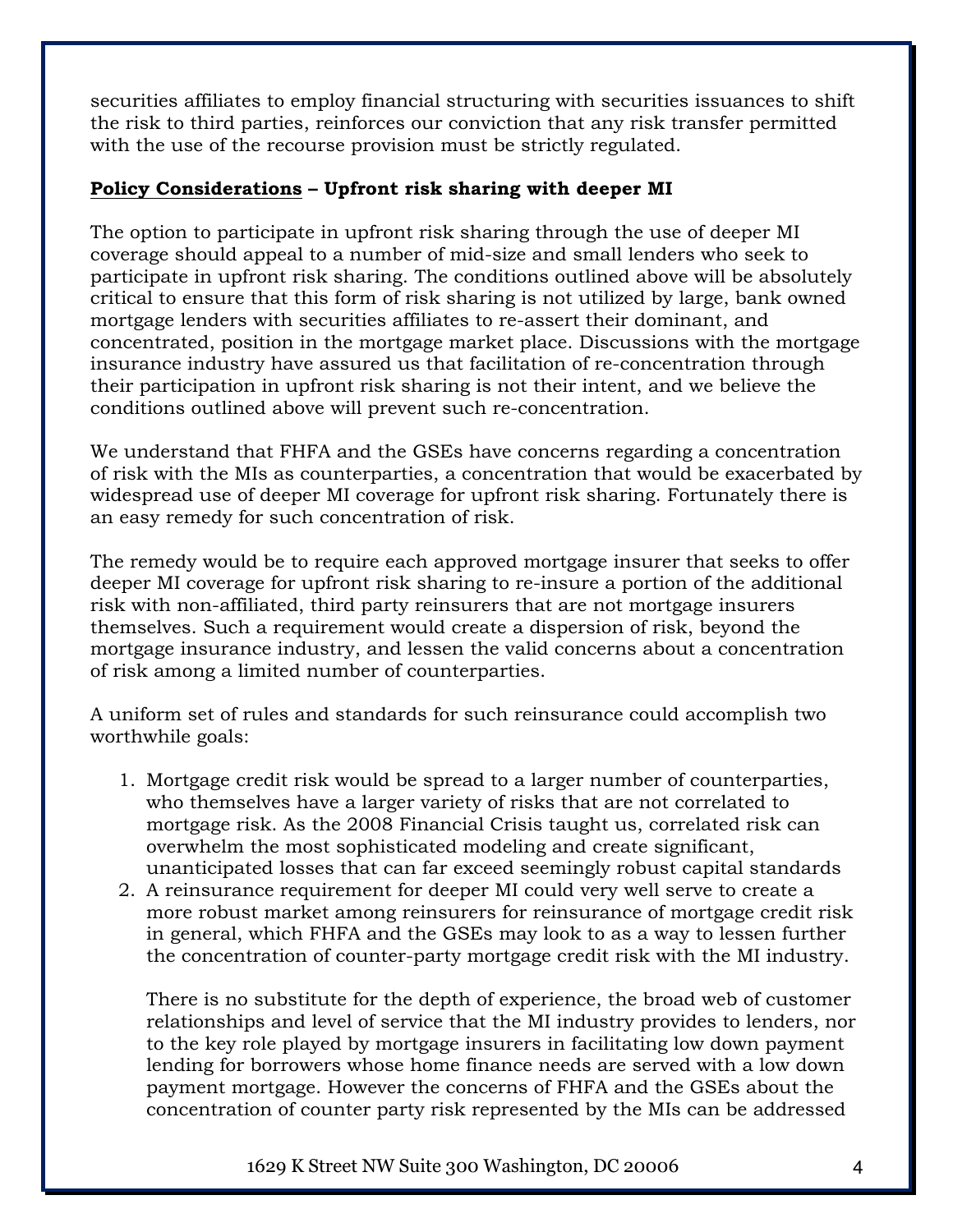through more widespread use of third party reinsurance with well-capitalized and unaffiliated reinsurers to disperse the risks away from the MI industry.

It will be extremely important that the reinsurance rules guarantee that meaningful risk, at default and loss levels likely to be encountered in moderately severe economic downturns, be shifted to third party, unaffiliated reinsurers.

## **Policy Considerations – Upfront risk sharing through lender recourse**

Upfront risk sharing utilizing lender recourse is much more problematic with respect to the possibility of this type of risk sharing becoming the pathway to distorted pricing and concentration or risk that existed in the pre-2009 mortgage marketplace. In addition low and moderate income borrowers, those with lower credit scores or those seeking low down payment loans could very well find mortgage credit difficult to obtain should the market become dominated by upfront risk sharing transactions.

Our concern is focused particularly on the large, bank-owned lenders that have securities firm affiliates. Without strict standards and rules these firms would have the ability to shift the risk they assume through recourse upfront risk sharing with the GSEs and to use the discounted guaranty fees that would be part of these upfront risk share arrangements to re-concentrate the market, both on the origination front as well as the servicing front.

These lenders would have every incentive to extend mortgage credit only to borrowers with substantial equity in their homes and pristine credit histories, while excluding low and moderate income borrowers, those with less than perfect credit histories and borrowers requiring low down payment mortgages. Such borrowers present a higher risk profile and the economics of upfront risk sharing would create strong financial incentives for large lenders to avoid extending credit to such borrowers.

Without the conditions we set forth earlier in this letter these integrated firms would be able to assume their formerly dominant positions in the mortgage market, to the detriment of small and mid-sized lenders and the consumers whose needs they serve. Such dominance would be re-achieved through the favorable guaranty fee pricing these integrated firms would receive, while they would utilize the capital markets access afforded by their affiliate securities firm to shift the risk associated with the recourse provisions to third party investors.

Prohibiting the shifting of recourse risk away from the lender originating the loan, and requiring that all such recourse risk be fully collateralized will block the reconcentration of both the originations, as well as the loan servicing, markets. These requirements will neutralize the ability of large lenders with securities market affiliates from obtaining the advantages, with the costs or obligations or upfront risk sharing and using those advantages to re-assert their pre-2009 market dominance with the attendant concentration of risk on the origination and servicing fronts.